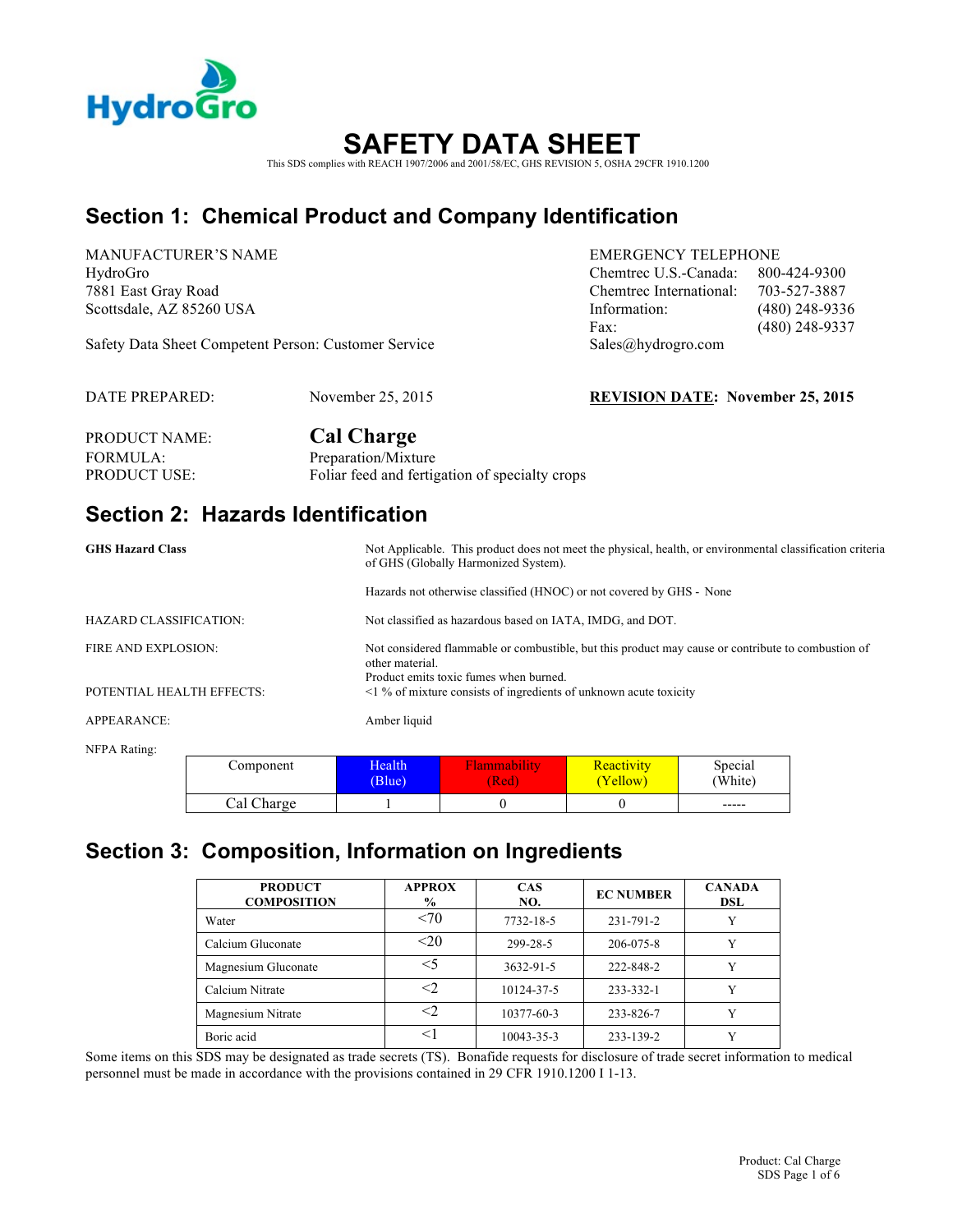

### **Section 4: First Aid Measures**

### **Description of First Aid Measures**

| Inhalation          | Remove to fresh air. If not breathing, provide CPR (cardio pulmonary<br>resuscitation). Get immediate medical attention.                                                                                                                                 |
|---------------------|----------------------------------------------------------------------------------------------------------------------------------------------------------------------------------------------------------------------------------------------------------|
| <b>Skin Contact</b> | Immediately wash skin with plenty of soap and water for at least 15 minutes.                                                                                                                                                                             |
|                     | Remove contaminated clothing. Get medical attention if irritation develops or<br>persists.                                                                                                                                                               |
| Eye Contact         | Immediately flush eyes with plenty of water for at least 15 minutes. Get immediate<br>medical attention.                                                                                                                                                 |
| Ingestion           | Do NOT induce vomiting. Rinse mouth thoroughly with water. Give $\frac{1}{2}$ to one<br>glass of water to dilute the material if victim is alert and not convulsing. If<br>spontaneous vomiting occurs, have victim lean forward with head down to avoid |
|                     | breathing in of vomits, rinse mouth and administer more water. Never give<br>anything to an unconscious person. Get immediate medical attention.                                                                                                         |

### **Most important symptoms and effects, both acute and delayed**

| Symptoms/Injuries after Inhalation   | May cause respiratory tract irritation.                                              |
|--------------------------------------|--------------------------------------------------------------------------------------|
| Symptoms/Injuries after Skin Contact | May cause mild skin irritation. Symptoms may include redness, drying, defatting, and |
|                                      | cracking of the skin.                                                                |
| Symptoms/Injuries after Eye Contact  | Causes mild eye irritation. Symptoms may include discomfort or pain, excess          |
|                                      | blinking and tear production, with possible redness and swelling.                    |
| Symptoms/Injuries after Ingestion    | Mildly harmful if swallowed.                                                         |

#### **Indication of any immediate medical attention and special treatment needed**

Symptoms may not appear immediately. In case of accident or if you feel unwell, seek medical advice immediately.

### **Section 5: Fire-fighting Measures**

| Use foam, dry chemical, carbon dioxide, or any media suitable to       |  |  |
|------------------------------------------------------------------------|--|--|
| extinguish the surrounding fire.                                       |  |  |
| Release of toxic gases at elevated temperatures                        |  |  |
| Wear standard protective equipment and self contained breathing        |  |  |
| apparatus for firefighting if necessary.                               |  |  |
| Containers could explode when heated above $225^{\circ}F(107^{\circ})$ |  |  |
|                                                                        |  |  |

### **Section 6: Accidental Release Measures**

**Personal precautions, protective equipment, and emergency procedures** Wear proper personal protective equipment. Avoid breathing fumes.

#### **Environmental precautions**

Prevent further spillage if safe to do so. Prevent spills or contaminated rinse water from entering sewers or watercourses.

#### **Methods and materials for containment and cleaning up**

In case of small spills, absorb with sand or other non-combustible absorbent material and put spilled material in a plastic container. Dispose of according to the requirements of your country, state, or local authorities.

In case of large spills, dike far ahead of liquid spills. Absorb with inert material and put into a plastic container. Dispose of according to the requirements of your country, state, or local authorities.

**Reference to other Sections** For personal protection reference section 8. For disposal reference section 13.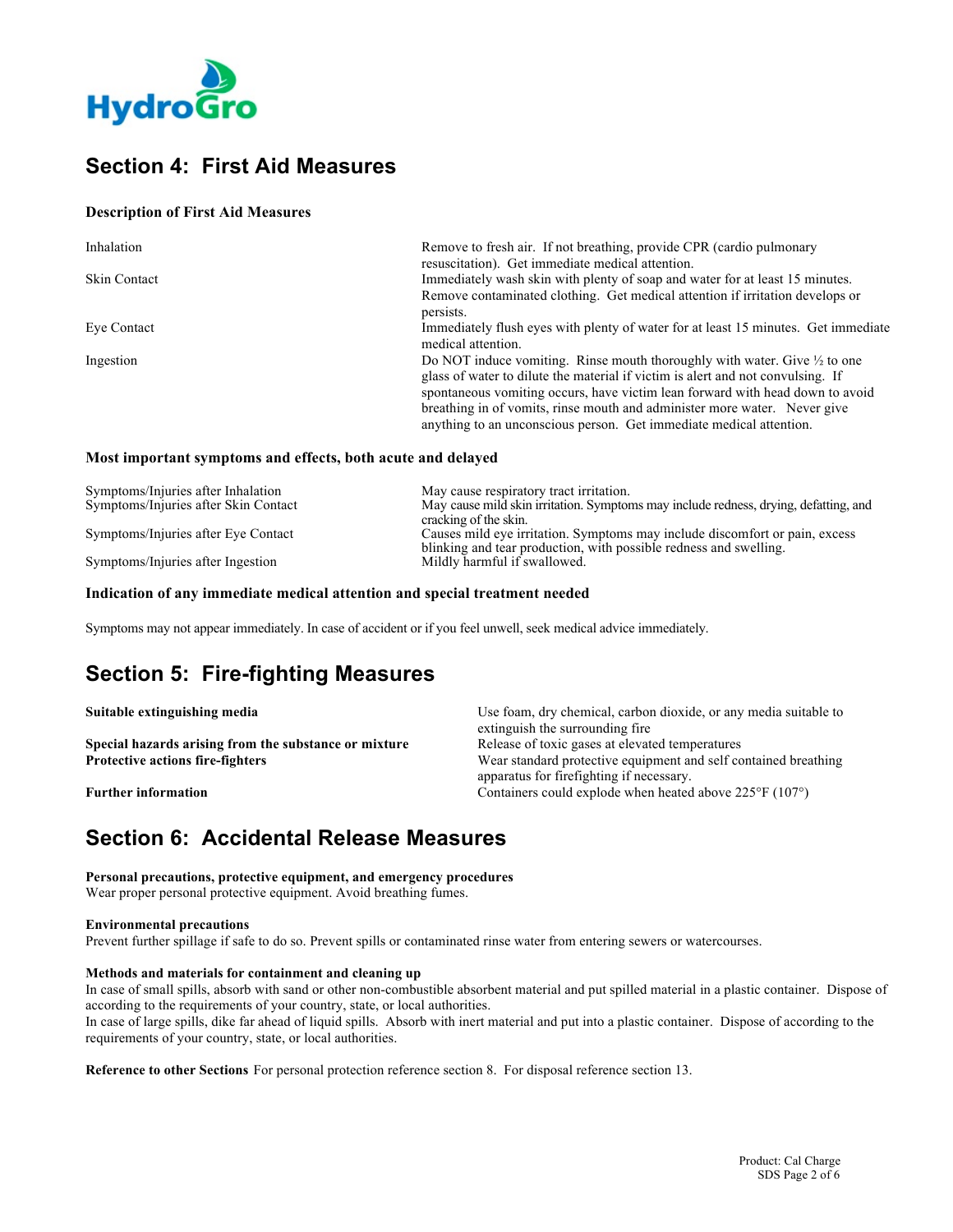

#### **Precautions for safe handling**

Use only with adequate ventilation. Keep out of reach of children. Wear proper protective equipment when handling this material. Avoid contact with skin, eyes, or clothing. Wash hands and face after handling this material. A plastic container should be used for disposal. For precautions see section 2.

#### **Conditions for safe storage, including any incompatibilities**

Store upright in a cool, dry place. Keep container closed when not in use. Keep away from heat, in excess of 225°F (107°). Do not store with acid, metallic oxide, amines, and combustible materials. Utilize chemical segregation. Follow all applicable local regulations for handling and storage.

**Specific uses**

This product is intended to be used for foliar feed and fertigation of specialty crops

### **Section 8: Exposure Controls/Personal Protection**

#### **Control Parameters**

Contains no substances with occupational exposure limit values.

NIOSH-- No Occupational exposure values

#### **Exposure controls**

| <b>VENTILATION:</b>            | Always provide good general, mechanical room ventilation where this           |
|--------------------------------|-------------------------------------------------------------------------------|
|                                | chemical/material is used.                                                    |
| SPECIAL VENTILATION CONTROLS:  | None                                                                          |
| <b>RESPIRATORY PROTECTION:</b> | Follow the OSHA respirator regulations found in 29 CFR 1910.134 or the CEN    |
|                                | European Standards (EU). Use a NIOSH/MSHA or European Standard (EN)           |
|                                | approved respirator if exposure limits are exceeded or if irritation or other |
|                                | symptoms are experienced.                                                     |
| <b>PROTECTIVE GLOVES:</b>      | Neoprene, butyl, or nitrile rubber gloves are recommended.                    |
| <b>EYE PROTECTION:</b>         | Recommend eye protection using safety glasses or goggles.                     |
| <b>SKIN PROTECTION:</b>        | Suitable protective clothing to prevent skin contact                          |
| <b>WORK/HYGIENE PRACTICES:</b> | Avoid breathing fumes. Avoid contact with eyes. Wash hands after handling.    |
| <b>OTHER EQUIPMENT:</b>        | Make safety shower, eyewash stations, and hand washing equipment available in |
|                                | the work area.                                                                |

### **Section 9: Physical and Chemical Properties**

|                                              | <b>PRODUCT CRITERIA</b> |
|----------------------------------------------|-------------------------|
| APPEARANCE - COLOR:                          | Amber                   |
| PHYSICAL STATE:                              | Liquid                  |
| ODOR:                                        | Pungent Odor            |
| <b>ODOR THRESHOLD</b>                        | No data available       |
| <b>PH</b>                                    | 5.5                     |
| MELTING POINT/FREEZING POINT:                | No data available       |
| INITIAL BOILING POINT AND BOILING RANGE:     | $>100^{\circ}$ C        |
| <b>FLASH POINT:</b>                          | No data available       |
| <b>EVAPORATION RATE:</b>                     | No data available       |
| FLAMMABILITY (Solid, gas)                    | Not flammable           |
| UPPER/LOWER FLAMMABILITY OR EXPLOSIVE LIMITS | Not Measured            |
| <b>VAPOR PRESSURE</b>                        | No data available       |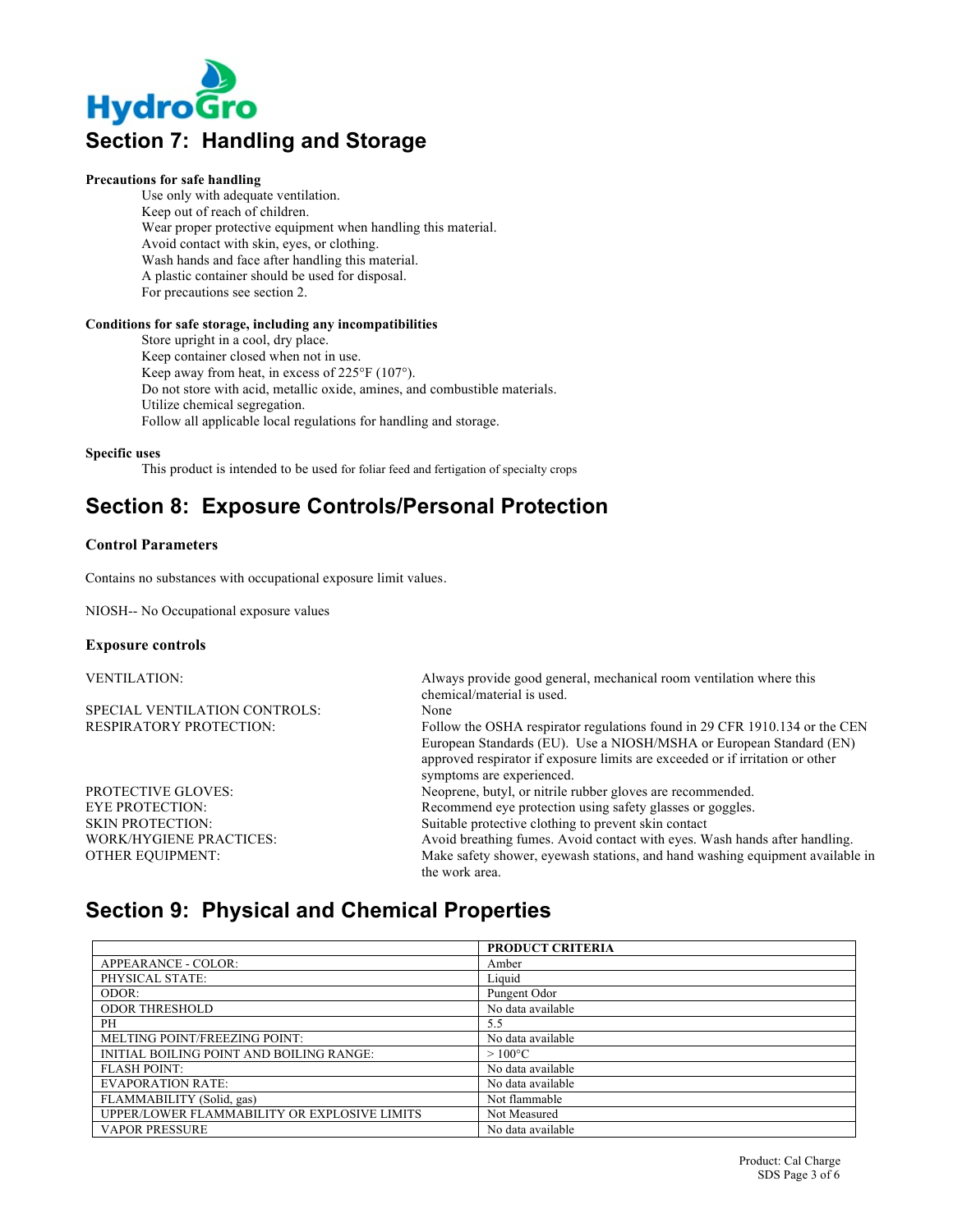

| . . ,                                  |                     |
|----------------------------------------|---------------------|
| VAPOR DENSITY $(AIR = 1)$              | No data available   |
| RELATIVE DENSITY $(@25°C)$ :           | $1.30(20^{\circ}C)$ |
| SOLUBILITY(IES)                        | Soluble in water    |
| OXIDIZING PROPERTIES                   | No data available   |
| PARTITION COEFFICIENT: n-octanol/water | No data available   |
| AUTO IGNITION TEMPERATURE              | No data available   |
| DECOMPOSITION TEMPERATURE              | No data available   |
| <b>VISCOSITY</b>                       | No data available   |

# **Section 10: Stability and Reactivity**

| Reactivity:                           | Not reactive                                                                                                                                                                                |
|---------------------------------------|---------------------------------------------------------------------------------------------------------------------------------------------------------------------------------------------|
| Chemical Stability:                   | Stable under recommended conditions.                                                                                                                                                        |
| Possibility of Hazardous Reactions:   | Will not occur under normal temperatures and pressures.                                                                                                                                     |
| Conditions to Avoid:                  | High temperatures, high pressure, and incompatible materials.                                                                                                                               |
| Incompatibility (Materials to avoid): | Gluco-calcium is compatible with the majority of agricultural remedies. However,                                                                                                            |
|                                       | it is advisable to do a miscibility test prior to mixing with other chemicals. Do not<br>mix concentrate directly with other herbicides or pesticides concentrates – always                 |
|                                       | dilute first. Do not mix Gluco-calcium with oxidizing materials or with any                                                                                                                 |
|                                       | phosphate containing fertilizers. Calcium Nitrate is an oxidizing agent that can                                                                                                            |
|                                       | contribute to explosivity when mixed with different combinations of aluminum,                                                                                                               |
|                                       | ammonium nitrate, formamide, hydrocarbon oils, water-soluble fuels, and organic                                                                                                             |
|                                       | materials. Magnesium nitrate and dimethyl formamide undergo spontaneous                                                                                                                     |
|                                       | decomposition.                                                                                                                                                                              |
| Hazardous Decomposition Products:     | Decomposition products include carbon dioxide, carbon monoxide, nitrogen oxide,<br>calcium oxide, and water which may form when heated to decomposition (+/-<br>$285^{\circ}$ F) (+/- 120°) |

# **Section 11: Toxicological Information**

| GHS Required Criteria                  | <b>Toxicity Criteria</b>                                                     | <b>Toxicity Information</b> | Comments   | <b>Chemical Constituent</b> |
|----------------------------------------|------------------------------------------------------------------------------|-----------------------------|------------|-----------------------------|
| Acute Toxicity                         | LD50(Oral/Rat):                                                              | $302$ mg/kg                 |            | Calcium Nitrate             |
|                                        | LD50(Oral/Rat):                                                              | $>5000$ mg/kg               |            | Calcium Gluconate           |
| Skin Corrosion/Irritation              | Data not available                                                           |                             |            |                             |
| Serious Eye Damage /<br>Eve Irritation | May cause eye irritation                                                     |                             |            | Magnesium Nitrate           |
| Respiratory or Skin Sensitization      | Data not available                                                           |                             |            |                             |
| Germ Cell Mutagenicity                 | Data not available                                                           |                             |            |                             |
| Carcinogenicity                        | NTP                                                                          | Not listed                  |            |                             |
|                                        | <b>IARC</b>                                                                  | Not listed                  |            |                             |
|                                        | <b>OSHA</b>                                                                  | Not listed                  |            |                             |
| Reproductive Toxicity                  | Data not available                                                           |                             |            |                             |
| STOT -- Single Exposure                | May damage organs (blood)                                                    |                             | Category 1 | Calcium Nitrate             |
|                                        | May damage organs (blood)                                                    |                             | Category 1 | Magnesium Nitrate           |
| STOT – Repeated Exposure               | May cause damage to organs through prolonged or repeated<br>exposure (blood) |                             | Category 1 | Calcium Nitrate             |
|                                        | May cause damage to organs through prolonged or repeated<br>exposure (blood) |                             | Category 1 | Magnesium Nitrate           |
| <b>Aspiration Hazard</b>               | Data not available                                                           |                             |            |                             |

STOT = Specific Target Organ Toxicity

# **Section 12: Ecological Information**

Chemical Constituent

|                                |                                                                           | Chemical Comencaem |
|--------------------------------|---------------------------------------------------------------------------|--------------------|
| Toxicity:                      | $LC50 = 2400$ mg/l fish (Bluegill), 96hr.                                 | Calcium Nitrate    |
| Persistence and degradability: | No information is available.                                              |                    |
| Bioaccumulative potential      | No information is available.                                              |                    |
| Mobility in soil:              | No information is available.                                              |                    |
| PBT and vPvB assessment:       | PBT/vPvB assessment not available as chemical assessment not required/not |                    |
|                                | conducted                                                                 |                    |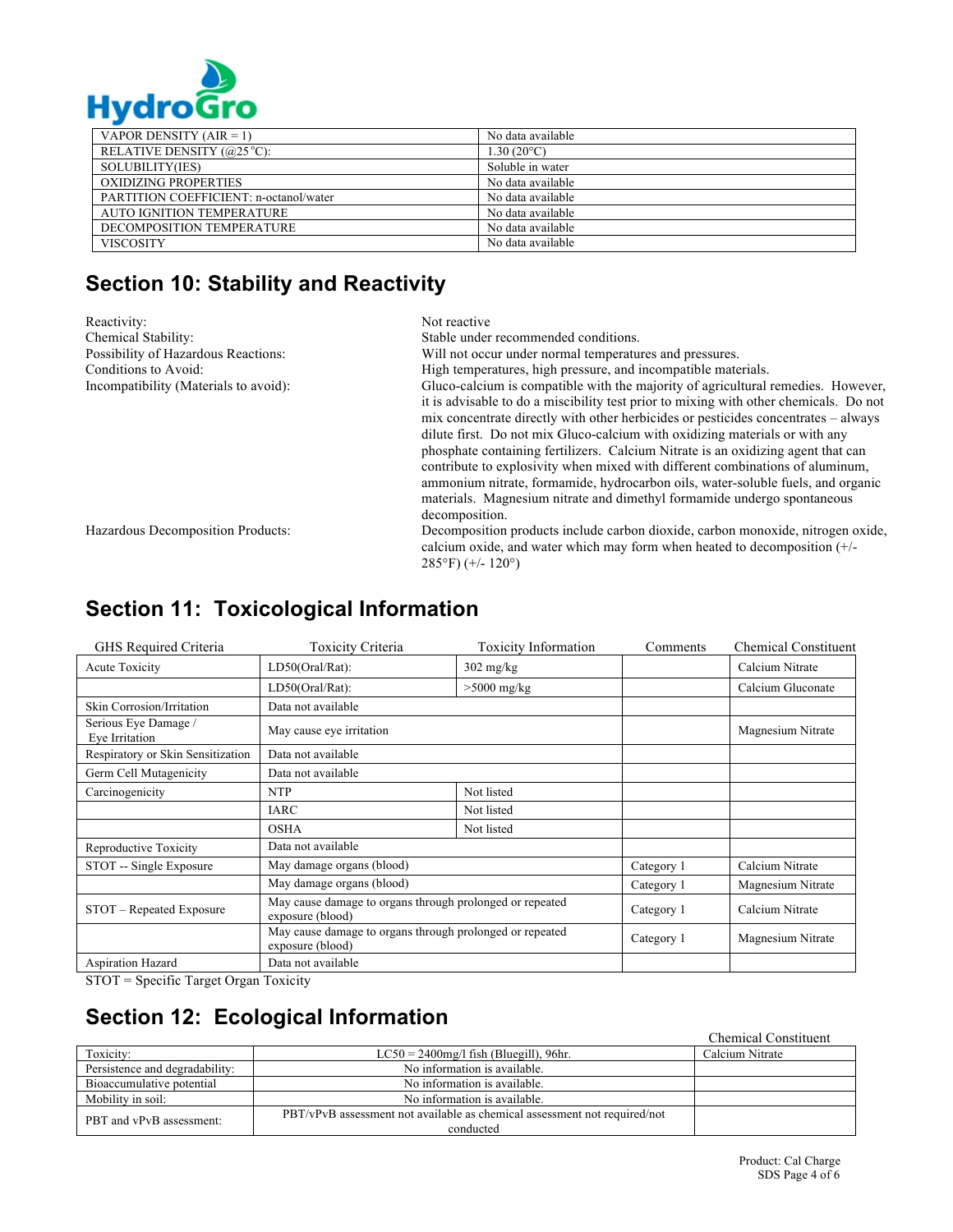

# **Section 13: Disposal Considerations**

**Waste from residues/unused products:** Follow the waste disposal requirements of your country, state, or local authorities.

**Contaminated packaging:** Contaminated packaging material should be disposed of as stated above for residues and unused product.

**Rinsate:** Do not dispose of rinse water containing product in a sanitary sewer system or stormwater drainage system.

## **Section 14: Transport Information**

| <b>DOT TRANSPORT:</b>                                   |                  | Not Regulated |
|---------------------------------------------------------|------------------|---------------|
| ADR = International Carriage of Dangerous Goods by Road | Not Regulated    |               |
| <b>SEA TRANSPORT:</b>                                   | IMDG.            | Not Regulated |
| <b>AIR TRANSPORT:</b>                                   | <b>IATA/ICAO</b> | Not Regulated |

## **Section 15: Regulatory Information**

TOXIC SUBSTANCE CONTROL ACT (TSCA) STATUS:

This product is in compliance with rules, regulations, and orders of TSCA. All components are either listed on the TSCA inventory or are considered exempt.

SUPERFUND AMENDMENTS AND REAUTHORIZATION ACT OF 1986 (SARA) TITLE III SECTION 313 SUPPLIER NOTIFICATION:

This regulation requires submission of annual reports of toxic chemical(s) that appear in section 313 of the Emergency Planning and Community Right To Know Act of 1986 and 40 CFR 372. This information must be included in all SDS's that are copied and distributed for the material.

The Section 313 toxic chemicals contained in this product are: None

### CALIFORNIA PROPOSITION 65:

This regulation requires a warning for California Proposition 65 chemical(s) under the statute. The California proposition 65 chemical(s) contained in this product are: None

STATE RIGHT-TO-KNOW TOXIC SUBSTANCE OR HAZARDOUS SUBSTANCE LIST:

| Massachusetts's hazardous substance(s): | Calcium Nitrate, Magnesium Nitrate |
|-----------------------------------------|------------------------------------|
| New Jersey                              | Calcium Nitrate, Magnesium Nitrate |
| Pennsylvania                            | Calcium Nitrate, Magnesium Nitrate |

CANADA:

WHMIS-2015: This SDS is in compliance with WHMIS 2015 (HPR / new HPA).

### EUROPEAN UNION:

This product has been reviewed for compliance with the following European Community Directives: REACH 1907/2006; Regulation (EC) No 1272/2008 on classification, labeling, and packaging (CLP) of substances and mixtures.

### **Section 16: Other Information**

| Initial issue date:         | November 25, 2015                        |
|-----------------------------|------------------------------------------|
| Final revision date:        | November 25, 2015                        |
| Revision Number:            |                                          |
| Revision explanation        | Initial version                          |
| <b>Information Sources:</b> | RTECS, ECHA, REACH, OSHA 29CFR 1910.1200 |

 $\overline{a}$